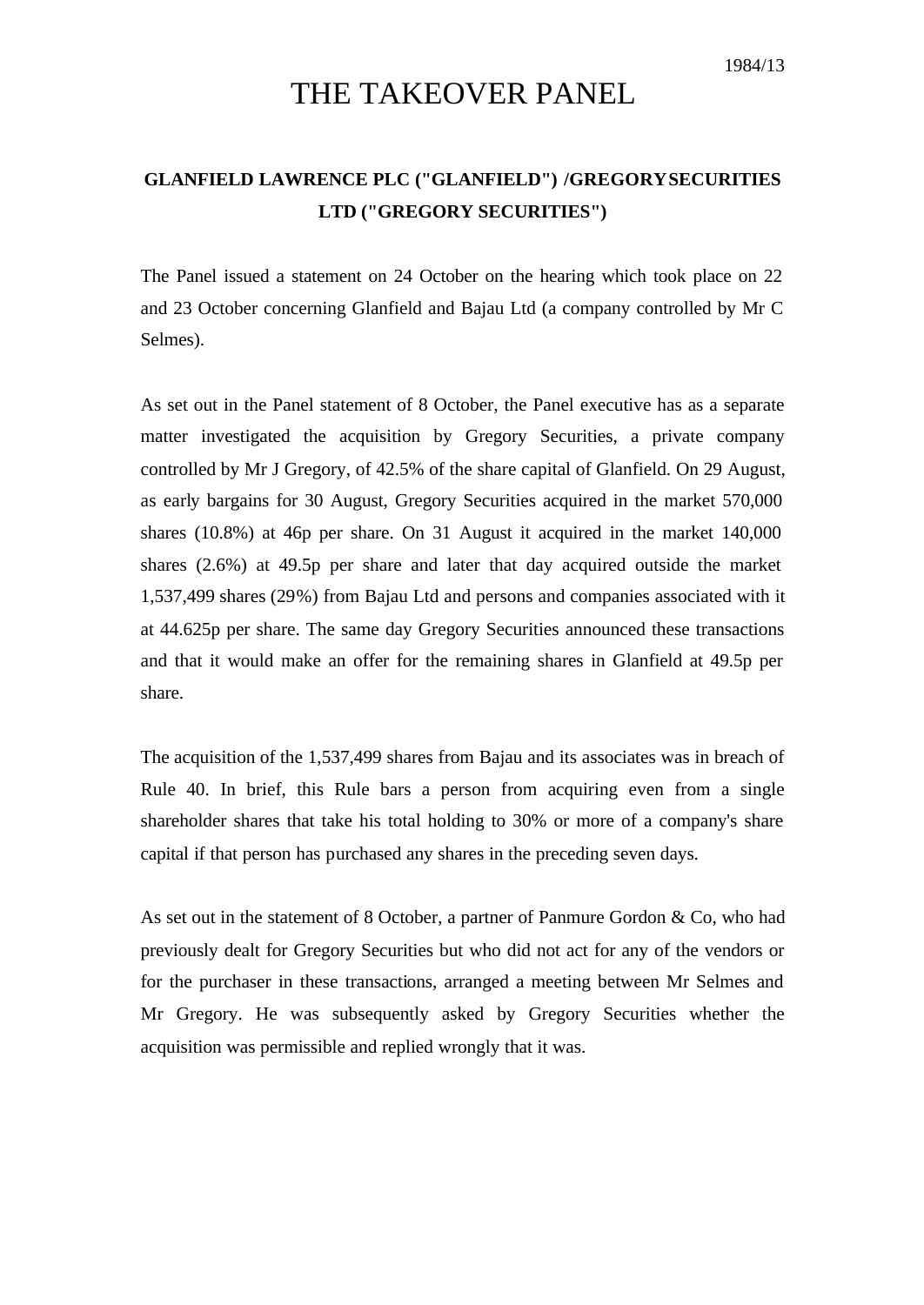The acquisition by Gregory Securities from Bajau and its associates thus took place seven days earlier than the Code permits and resulted in Code control of Glanfield being acquired earlier than should have happened, without the board of Glanfield, or other parties, having had due notice of the earlier acquisitions made in the market by Gregory Securities.

The Panel recognises that Gregory Securities breached the Code inadvertently and after seeking advice and it does not therefore believe that it would be appropriate to insist that steps be taken by Gregory Securities to dispose unconditionally of the 29% shareholding. The Panel has therefore agreed with Gregory Securities and Glanfield certain arrangements which are designed to restore, so far as is practicable, the position that would have existed if the timing of the acquisition of the 1,537,499 shares had been in accordance with Rule 40. Under these arrangements Gregory Securities has agreed to make the 1,537,499 shares available for sale through Panmure Gordon and Co until 3.30 pm on 2 November 1984 on the following basis:-

- (a) Any potential purchaser must consult the Panel before submitting a bid under the procedure set out below. Failure to consult the Panel will render the bid invalid.
- (b) A bid shall be invalid if its success would result in a breach of the Rules Governing Substantial Acquisitions of Shares or of Rules 40 or 41 of the Take-over Code.
- (c) Each bid must be at a fixed price per share and be for all the 1,537,499 shares, but the bidder may be one person or a group of persons in which case the proportion each person is to acquire should be specified. The bid shall be contained in a letter from a member of The Stock Exchange which names the principal(s) making the bid and shall be in a sealed envelope addressed to Honorary Market Officials and clearly marked "Glanfield Lawrence plc". The envelope containing the bid shall be delivered during market hours to the Consols Bar on the floor of The Stock Exchange by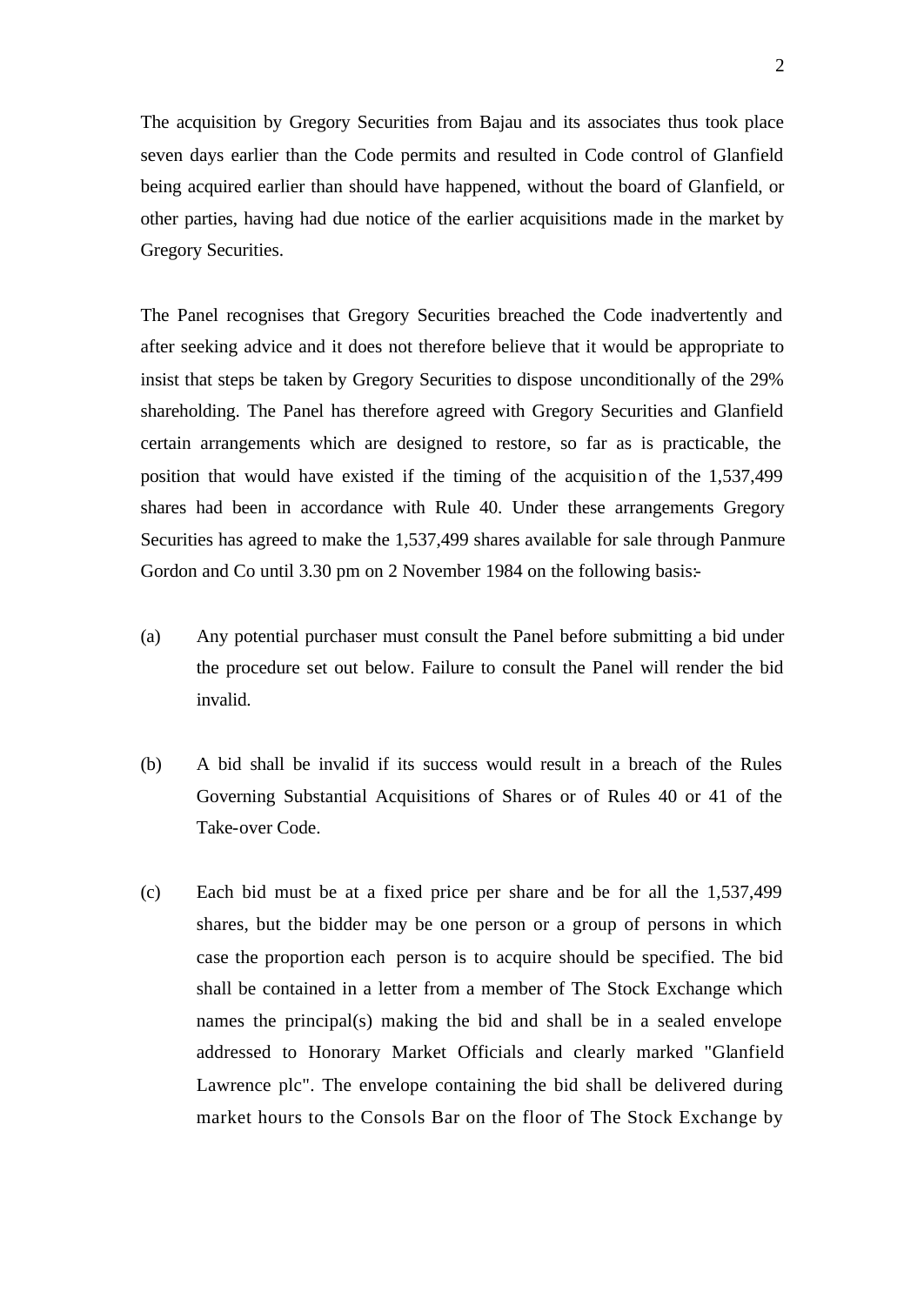3.30 pm on 2 November. The Stock Exchange will stamp each envelope to indicate the time of receipt. Bids shall be irrevocable.

- (d) There will be no obligation on Gregory Securities to dispose of the 1,537,499 shares at less than 44.625p (being its original purchase price).
- (e) All bids (except any bid by Gregory Securities to retain the shares) to acquire the shares will exclude the jobber's turn which the purchaser will be obliged to pay. When comparing the values of bids (including any bid by Gregory Securities to retain the shares) the jobber's turn will therefore be ignored.
- (f) In the event of more than one bid for all the shares they will be transferred to the highest bidder. Should two or more bids be received at the highest price, the shares will be transferred to the bidder who submitted his bid first. The decision of the Honorary Market Officials as to the successful bidder shall be final and binding on all parties.
- (g) The identity of the successful bidder and the price payable will be announced by The Stock Exchange as soon as possible after 3.30 pm on 2 November. The shares will be transferred to the successful bidder under normal Stock Exchange procedures as soon as possible thereafter and will be for cash settlement.
- (h) Gregory Securities itself will be able to bid on the basis that if its bid is successful it will be entitled to retain the shares. If Gregory Securities or any party acting in concert with it is the successful bidder (or if Gregory Securities retains the shares because there are no bids) Gregory Securities will be required to proceed with its mandatory offer under Rule 34 of the Code. The cash amount by which the successful bid by Gregory Securities or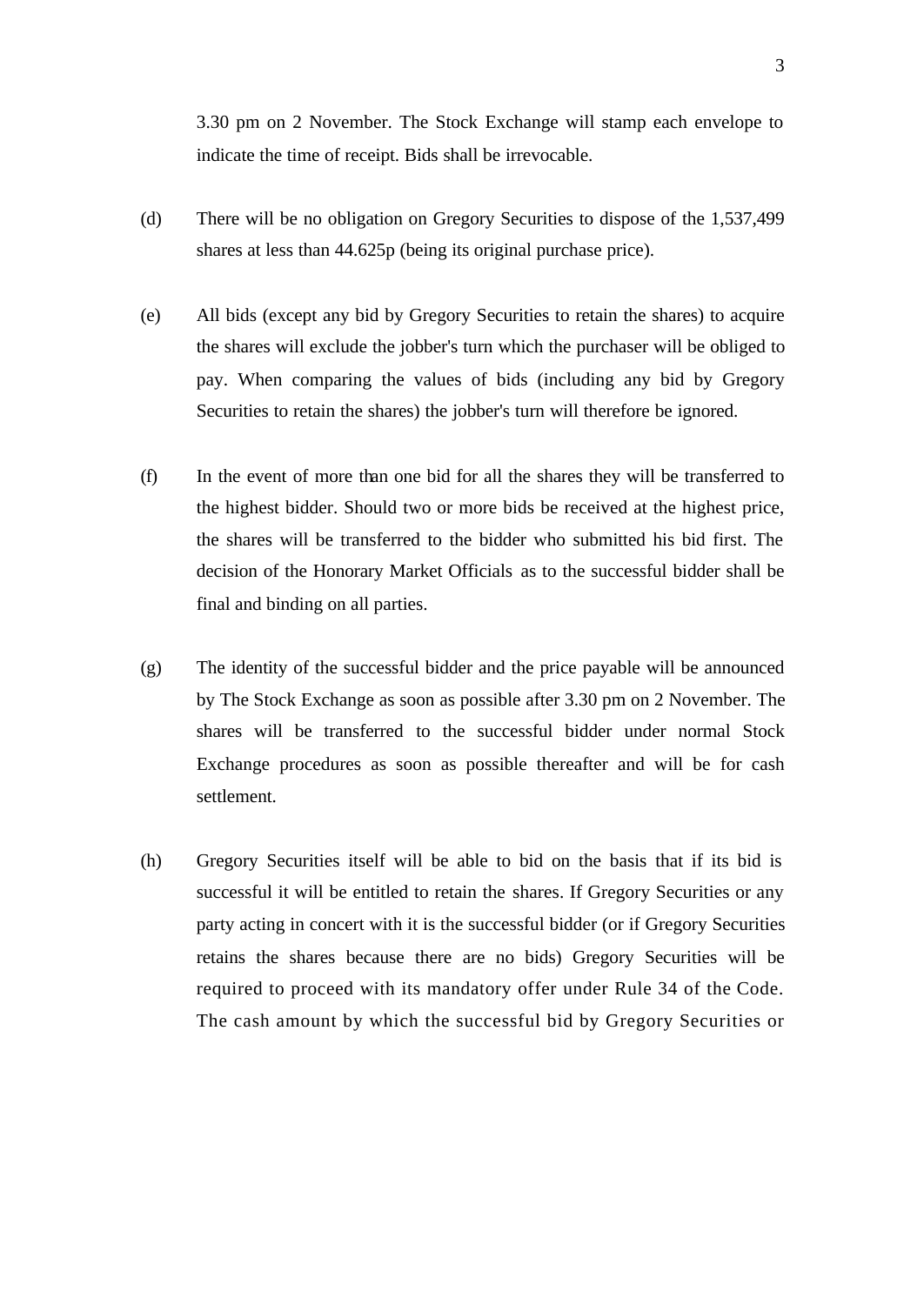any party acting in concert with it exceeds the original purchase price of £686,108 will be added to the mandatory offer which Gregory Securities is required to make for the outstanding Glanfield shares. Thus, if Gregory Securities (or any person acting in concert with it) bids lp per share over the original purchase price of 44.625p per share, the resulting excess of £15,375 will be added to the total amount of the mandatory offer for the shares Gregory Securities does not own. Divided amongst the outstanding 3,045,707 shares this would come to 0.5p, which would mean that the Rule 34 offer price would increase from its present 49.5p per share to 50p. If the bid by Gregory Securities (or any person acting in concert with it) was at a price per share in excess of 49.5p, that price would form the new base level for the Rule 34 offer to which would be added the excess referred to. Thus, if Gregory Securities (or any person acting in concert with it) bids 52p, the resulting excess of £113,391 divided among the outstanding shares, would come to 3.7p per share which would mean that the Rule 34 offer price would increase from 52p to 55.7p per share. In all cases the offer price would be rounded up or down to the nearest 0.1p

- (i) Any other purchaser of these 1,537,499 shares under these arrangements, or any person acting in concert with it, who makes either a voluntary or a mandatory offer for Glanfield during the period ending on 31 October 1985 shall not, except with the consent of the Panel, do so at less than 49.5p.
- (j) If Gregory Securities is required to proceed with its mandatory offer, the offer document required under Rule 34 is to be posted by Friday 23 November 1984.

If the 1,537,499 shares are sold under these arrangements, Gregory Securities will no longer have an obligation to make a mandatory offer under Rule 34.